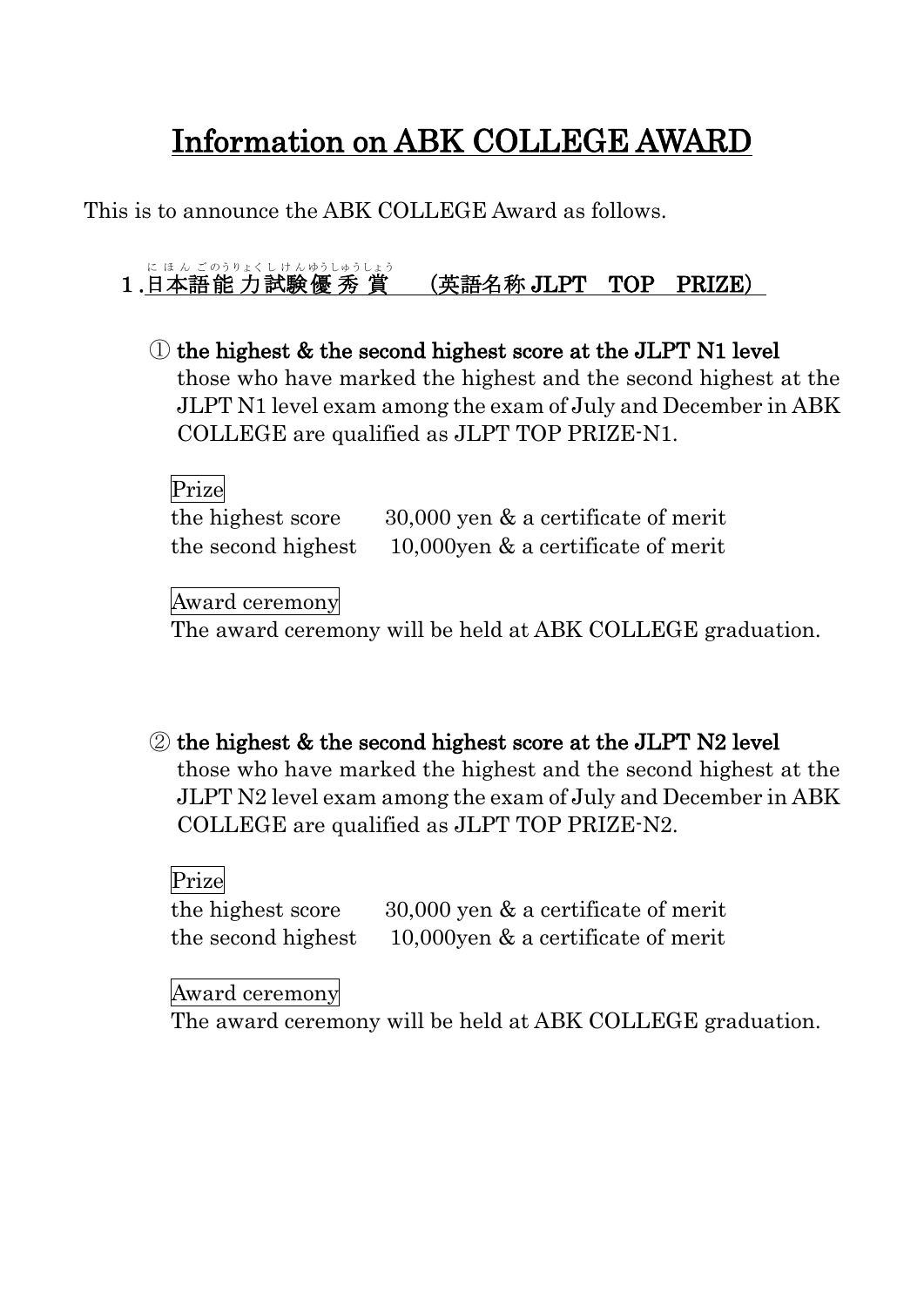#### 2. 穂積五一先生記念賞 ほ づみ ご い ちせんせいき ねん しょう (HOZUMI GOICHI MEMORIAL PRIZE)

This is a commemoration award for the memorial of ABK founder – Mr.HOZUMI GOICHI. (the person with whose portrait is on the wall

at 1<sup>st</sup> floor) HOZUMI spirit is an essence of ABK COLLEGE.

how to apply

After reading the written works "NAIKAN ROKU" by Mr.HOZUMI GOICHI, it is required to write a composition from the middle of December to end of January 2015. Japanese grammar & word errors are not regarded as bad but original opinion on this theme will be highly evaluated.

## Prize

Gold award 1 student 30,000 yen & a certificate of merit Silver award  $4$  students  $5,000$  yen  $\&$  a certificate of merit

Every presenter gets a special token.

### Award ceremony

The award ceremony will be held at ABK COLLEGE graduation.